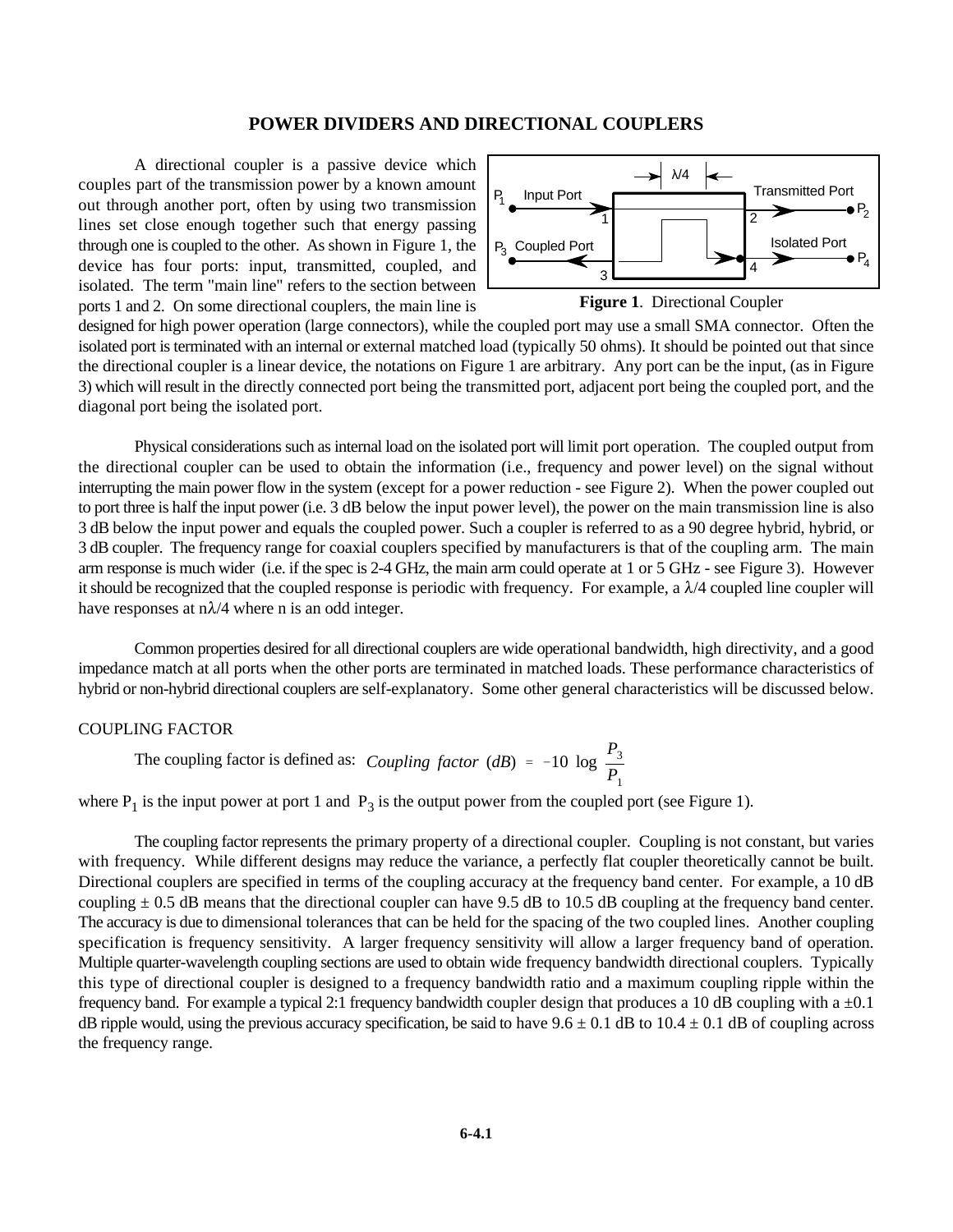LOSS

In an ideal directional coupler, the main line loss port 1 to port 2  $(P_1 - P_2)$  due to power coupled to the coupled output port is:  $\overline{1}$ 

Insertion loss (dB) = 10 log 
$$
\left[1 - \frac{P_3}{P_1}\right]
$$

The actual directional coupler loss will be a combination of coupling loss, dielectric loss, conductor loss, and VSWR loss. Depending on the frequency range, coupling loss becomes less significant above 15 dB coupling where the other





losses constitute the majority of the total loss. A graph of the theoretical insertion loss (dB) vs coupling (dB) for a dissipationless coupler is shown in Figure 2.

# ISOLATION

*Isolation* (*dB*) = -10 log  $\frac{P_4}{P_6}$ *P*1 Isolation of a directional coupler can be defined as the difference in signal levels in dB between the input port and the isolated port when the two output ports are terminated by matched loads, or:

*P*3 Isolation can also be defined between the two output ports. In this case, one of the output ports is used as the input; the other is considered the output port while the other two ports (input and isolated) are terminated by matched loads. Consequently:

*Isolation (dB)* = -10 log 
$$
\frac{13}{P_2}
$$

The isolation between the input and the isolated ports may be different from the isolation between the two output ports. For example, the isolation between ports 1 and 4 can be 30 dB while the isolation between ports 2 and 3 can be a different value such as 25 dB. If both isolation measurements are not available, they can assumed to be equal. If neither are available, an estimate of the isolation is the coupling plus return loss (see VSWR section). The isolation should be as high as possible. In actual couplers the isolated port is never completely isolated. Some RF power will always be present. Waveguide directional couplers will have the best isolation.

If isolation is high, directional couplers are excellent for combining signals to feed a single line to a receiver for two-tone receiver tests. In Figure 3, one signal enters port  $P_3$  and one enters port  $P_2$ , while both exit port  $P_1$ . The signal from port  $P_3$  to port  $P_1$  will experience 10 dB of loss, and the signal from port  $P_2$  to port  $P_1$  will have 0.5 dB loss. The internal load on the isolated port will dissipate the signal losses from port  $P_3$  and port  $P_2$ . If the isolators in Figure 3 are neglected, the isolation measurement (port  $P_2$  to port  $P_3$ ) determines the amount of power from the signal generator  $F_2$  that will be injected into the signal generator  $F_1$ . As the injection level increases, it may cause modulation of signal generator  $F_1$ , or even



**Figure 3**. Two-Tone Receiver Tests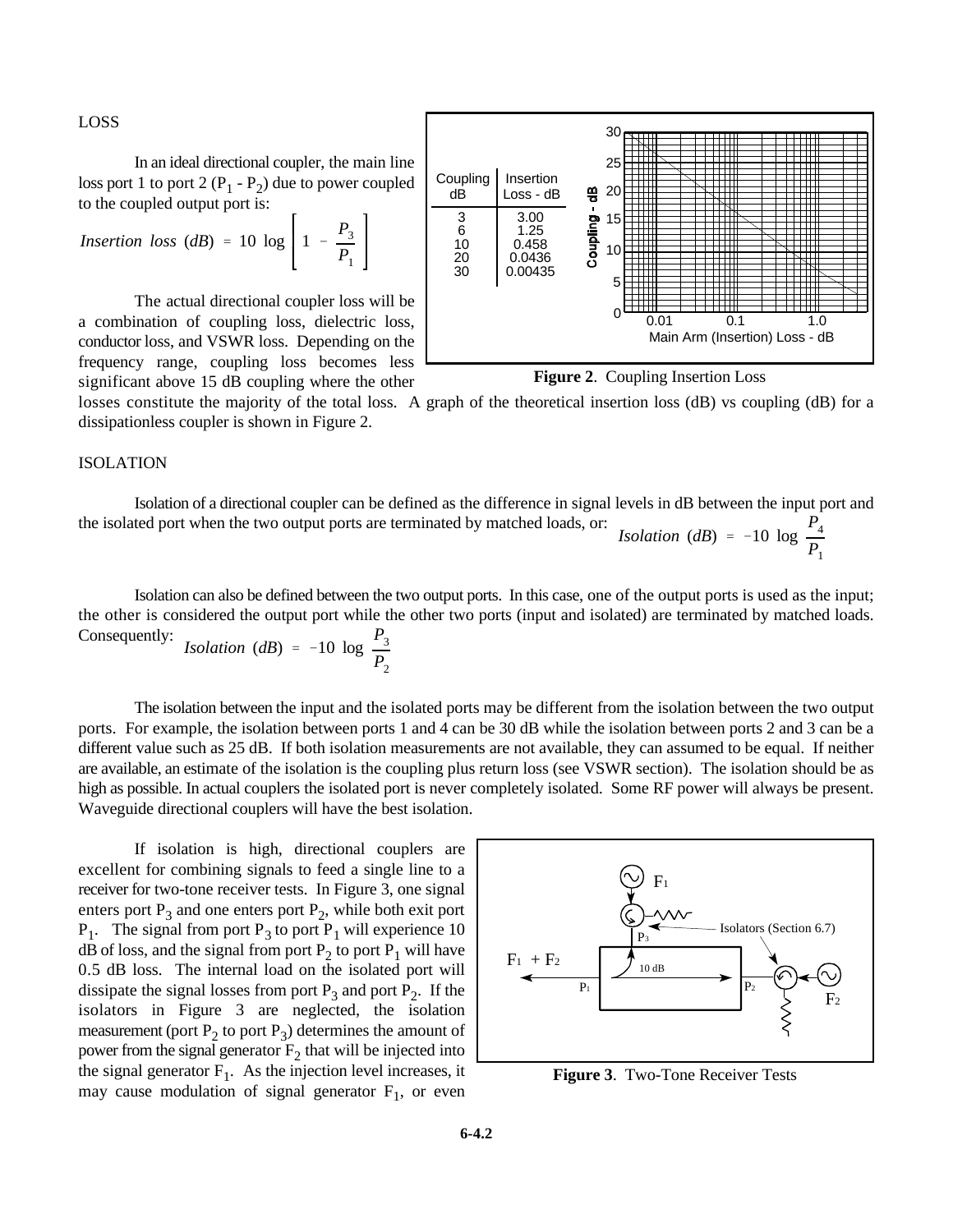injection phase locking. Because of the symmetry of the directional coupler, the reverse injection will happen with the same possible modulation problems of signal generator  $F_2$  by  $F_1$ . Therefore the isolators are used in Figure 3 to effectively increase the isolation (or directivity) of the directional coupler. Consequently the injection loss will be the isolation of the directional coupler plus the reverse isolation of the isolator.

# DIRECTIVITY

Directivity is directly related to Isolation. It is defined as:

*Directivity (dB)* = -10 log 
$$
\frac{P_4}{P_3}
$$
 = -10 log  $\frac{P_4}{P_1}$  + 10 log  $\frac{P_3}{P_1}$ 

where:  $P_3$  is the output power from the coupled port and  $P_4$  is the power output from the isolated port.

The directivity should be as high as possible. Waveguide directional couplers will have the best directivity. Directivity is not directly measurable, and is calculated from the isolation and coupling measurements as:

# **Directivity (dB) = Isolation (dB) - Coupling (dB)**

#### **HYBRIDS**

The hybrid coupler, or 3 dB directional coupler, in which the two outputs are of equal amplitude takes many forms. Not too long ago the quadrature (90 degree) 3 dB coupler with outputs 90 degrees out of phase was what came to mind when a hybrid coupler was mentioned. Now any matched 4-port with isolated arms and equal power division is called a hybrid or hybrid coupler. Today the characterizing feature is the phase difference of the outputs. If 90 degrees, it is a 90 degree hybrid. If 180 degrees, it is a 180 degree hybrid. Even the Wilkinson power divider which has 0 degrees phase difference is actually a hybrid although the fourth arm is normally imbedded.

Applications of the hybrid include monopulse comparators, mixers, power combiners, dividers, modulators, and phased array radar antenna systems.

#### AMPLITUDE BALANCE

This terminology defines the power difference in dB between the two output ports of a 3 dB hybrid. In an ideal hybrid circuit, the difference should be 0 dB. However, in a practical device the amplitude balance is frequency dependent and departs from the ideal 0 dB difference.

#### PHASE BALANCE

The phase difference between the two output ports of a hybrid coupler should be 0, 90, or 180 degrees depending on the type used. However, like amplitude balance, the phase difference is sensitive to the input frequency and typically will vary a few degrees.

The phase properties of a 90 degree hybrid coupler can be used to great advantage in microwave circuits. For example in a balanced microwave amplifier the two input stages are fed through a hybrid coupler. The FET device normally has a very poor match and reflects much of the incident energy. However, since the devices are essentially identical the reflection coefficients from each device are equal. The reflected voltage from the FETs are in phase at the isolated port and are 180° different at the input port. Therefore, all of the reflected power from the FETs goes to the load at the isolated port and no power goes to the input port. This results in a good input match (low VSWR).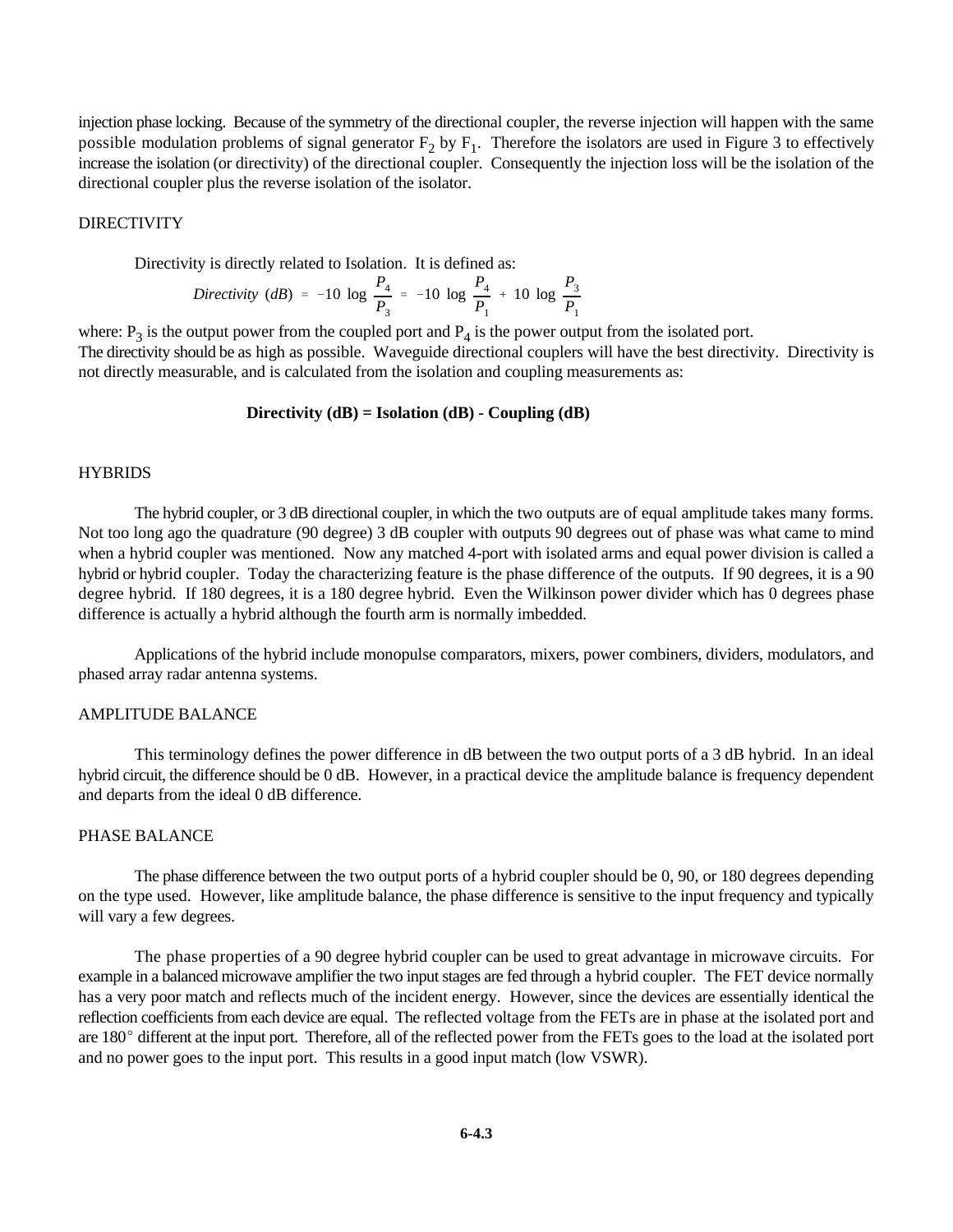If phase matched lines are used for an antenna input to a  $180^{\circ}$  hybrid coupler as shown in Figure 4, a null will occur directly between the antennas. If you want to receive a signal in that position, you would have to either change the hybrid type or line length. If you want to reject a signal from a given direction, or create the difference pattern for a monopulse radar, this is a good approach.



**Figure 4**. Balanced Antenna Input

### **OTHER POWER DIVIDERS**

Both in-phase (Wilkinson) and quadrature  $(90^{\circ})$  hybrid couplers may be used for coherent power divider applications. The Wilkinson's power divider has low VSWR at all ports and high isolation between output ports. The input and output impedances at each port is designed to be equal to the characteristic impedance of the microwave system. A typical power divider is shown in Figure 5. Ideally, input power would be divided equally between the output ports. Dividers are made up of multiple couplers, and like couplers, may be reversed and used as multiplexers. The drawback is that for a four channel multiplexer, the output consists of only 1/4 the power from each, and is relatively inefficient. Lossless multiplexing can only be done with filter networks.

Coherent power division was first accomplished by means of simple Tee junctions. At microwave frequencies, waveguide tees have two possible forms - the H-Plane or the E-Plane. These two junctions split power equally, but because of the different field configurations at the



**Figure 5**. Power Divider

junction, the electric fields at the output arms are in-phase for the H-Plane tee and are anti-phase for the E-Plane tee. The combination of these two tees to form a hybrid tee allowed the realization of a four-port component which could perform the vector sum  $(\Sigma)$  and difference  $(\Delta)$  of two coherent microwave signals. This device is known as the magic tee.